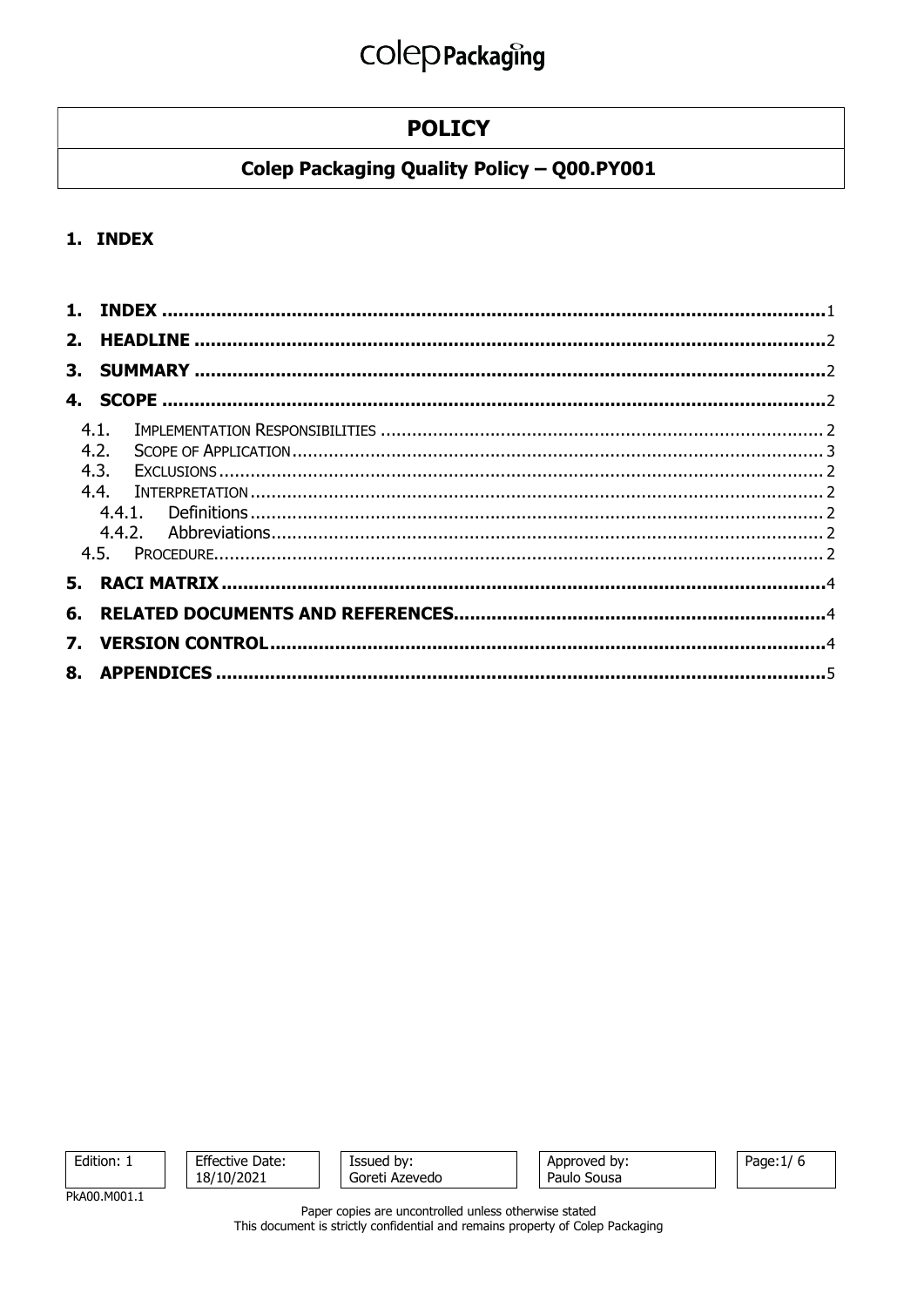## POLICY

## Colep Packaging Quality Policy – Q00.PY001

## 2. HEADLINE

|                            | <b>Authority</b> | CEO                |  |  |  |
|----------------------------|------------------|--------------------|--|--|--|
| <b>Approval</b>            | Date             | 18/10/2021         |  |  |  |
| <b>Issue Date</b>          |                  | 01/07/2021         |  |  |  |
| <b>Effective Date</b>      |                  | 18/10/2021         |  |  |  |
| <b>Version Number</b>      |                  | 01                 |  |  |  |
| <b>Frequency of Review</b> |                  | Whenever necessary |  |  |  |
| Owner                      |                  | Systems manager    |  |  |  |

### 3. SUMMARY

The Quality Policy for the Colep Packaging is aligned with the Colep Packaging strategy, which reflects our commitment to achieve quality products that exceed our customers' expectations by striving to continuously improve and also devoted to sustainable value creation for our company and stakeholders.

### 4. SCOPE

### 4.1. Implementation Responsibilities

CEO, Executive Team, Systems Manager and Quality Manager are responsible to:

• Define, comply and implement the requirements established in this Quality Policy.

• Ensure that this Quality Policy is reviewed annually and whenever changed and is communicated to all Colep Packaging employees and third parties.

Quality Manager is responsible to:

- Implement, supervise and comply with the requirements defined in this Quality Policy.
- Be the owner of the end-to-end process and requirements described in this Quality Policy.
- Define and drive Quality Culture through Colep Packaging.
- Coordinate the development, implementation and review of the Quality Policy and associated QMS procedures.

Managers are responsible to:

- Comply with the requirements defined in this Quality Policy.
- Be committed to ensure that the Colep Packaging QMS is implemented and continuously improved.
- Ensure that its personnel and partners are aware of the relevance and importance of their activities in the final quality of Colep Packaging products.
- Ensure that motivation is encouraged and performance is rewarded as feasible.

| Edition: 1   | <b>Effective Date:</b><br>18/10/2021 | Issued by:<br>Goreti Azevedo | Approved by:<br>Paulo<br>Sousa | Page:2, |
|--------------|--------------------------------------|------------------------------|--------------------------------|---------|
| PkA00.M001.1 |                                      |                              |                                |         |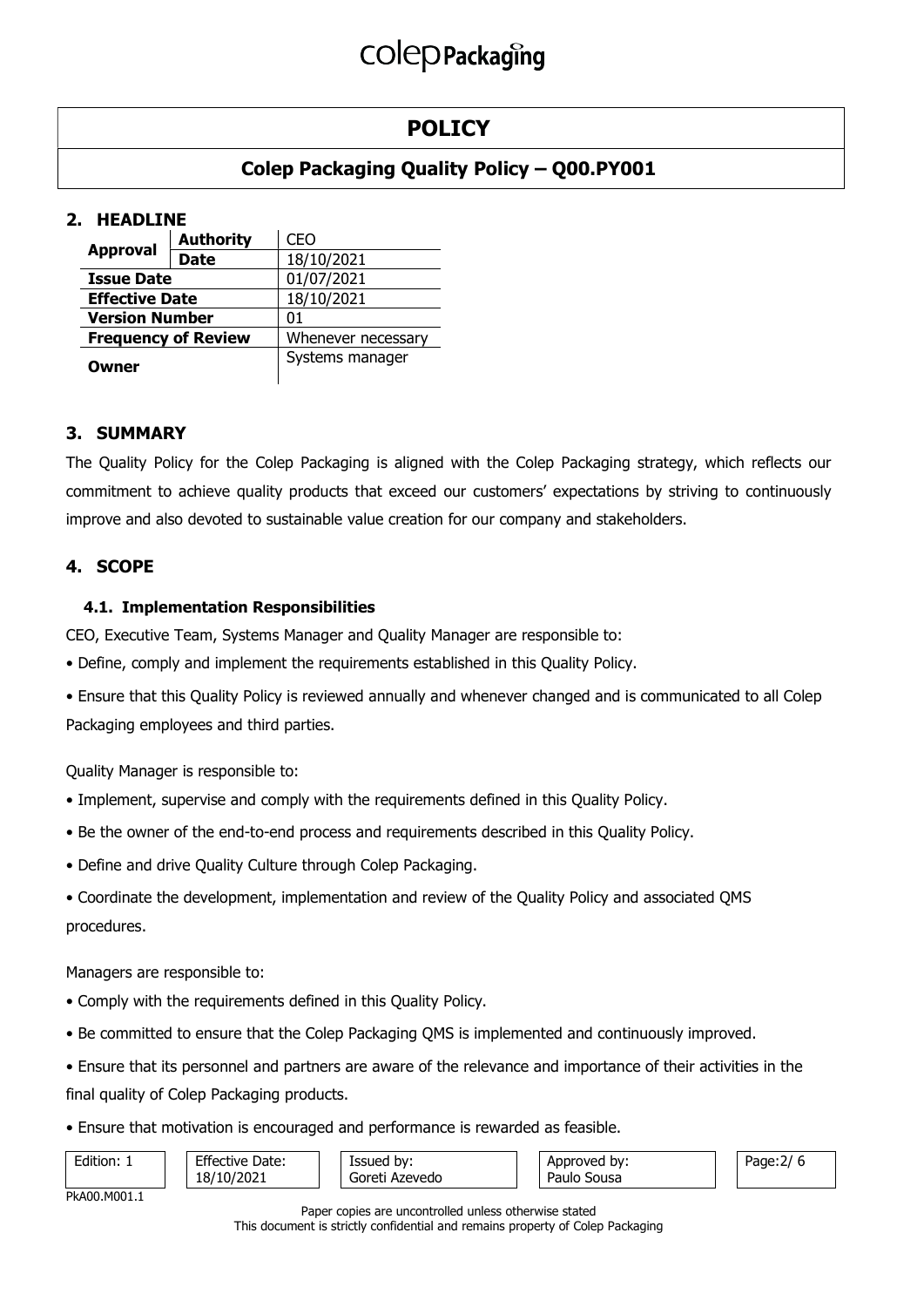## POLICY

## Colep Packaging Quality Policy – Q00.PY001

Colep Packaging employees and contractors are responsible to:

- Comply with the requirements defined in this Quality Policy and associated QMS procedures.
- Be committed to ensuring that the Colep Packaging QMS is implemented and continuously improved.

### 4.2. Scope of Application

This quality policy is applicable to all Colep Packaging employees and contractors performing activities within the Colep Packaging at Portugal, Spain and Poland sites.

### 4.3. Exclusions

The Colep Packaging Quality Manager is responsible for deciding on any exceptions and exclusions to the application of this procedure.

### 4.4. Interpretation

All disputes and differences in interpretation of this document shall be submitted for consideration and final decision by the Quality Manager.

## 4.4.1. Definitions

| <b>Terminology</b>         | <b>Definition</b>                                                                |
|----------------------------|----------------------------------------------------------------------------------|
| <b>Good Manufacturing</b>  | Part of Quality Assurance (QA), which ensures that products are                  |
| <b>Practices (GMP's)</b>   | consistently produced and controlled to the quality standards appropriate        |
|                            | for their intended use.                                                          |
| <b>Executive Team (ET)</b> | Group of individuals that operate at the higher levels of the Colep              |
|                            | Packaging and have day-to-day responsibility for managing other                  |
|                            | individuals and maintaining responsibility for key business functions.           |
| <b>Quality Management</b>  | It is a wide-ranging system that covers all quality topics, which individually   |
| System (QMS)               | and collectively influence the final quality of a certain product. It is the sum |
|                            | total of the organized arrangements made with the objective of ensuring          |
|                            | that all products are of the quality required for their intended use and         |
|                            | therefore incorporates GMP.                                                      |
| <b>Quality Policy</b>      | A QMS document developed by CEO, Executive Team, Systems Manager                 |
|                            | and Quality Manager which express the directive of top management team           |
|                            | with respect to quality and its processes.                                       |

| Edition: 1   | <b>Effective Date:</b><br>18/10/2021 | Issued by:<br>Goreti Azevedo | Approved by:<br>Paulo Sousa | Page: 3/6 |
|--------------|--------------------------------------|------------------------------|-----------------------------|-----------|
| PkA00.M001.1 |                                      |                              |                             |           |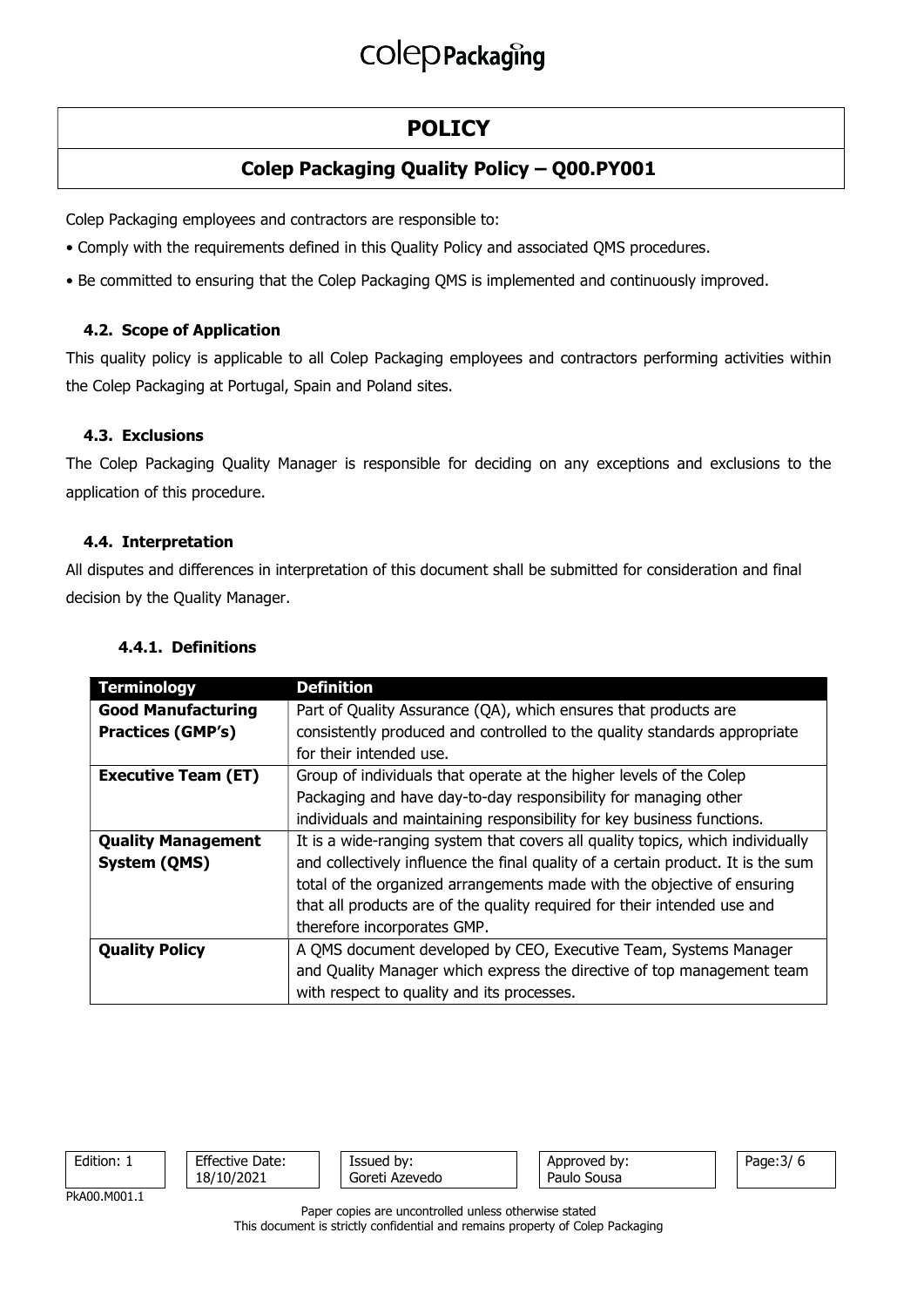## POLICY

## Colep Packaging Quality Policy – Q00.PY001

### 4.4.2. Abbreviations

| <b>Abbreviation</b> | <b>Definition</b>                              |
|---------------------|------------------------------------------------|
| Pk                  | Colep Packaging                                |
| <b>GMP</b>          | Good Manufacturing Practices                   |
| <b>ISO</b>          | International Organization for Standardization |
| N/A                 | Not Applicable                                 |
| <b>ET</b>           | Executive team                                 |
| QA                  | <b>Quality Assurance</b>                       |
| <b>QMR</b>          | <b>Quality Management Review</b>               |
| <b>QMS</b>          | <b>Quality Management System</b>               |

#### 4.5. Procedure

Colep Packaging defined the following statement as their Quality Policy:

In Colep Packaging we are committed to consistently meet and exceed external and internal customers' expectations on product quality. Through our qualified human resources and capable processes, we are determined to continuously improve our processes, as well as the Quality Management System, promoting sustainable value creation for the company and its stakeholders. We propose:

- Meet and exceed customer expectations and markets demands;
- Promote more sustainable and innovative products;
- Provide all employees a suitable training & qualification;
- Promote a continuous improvement mindset and quality culture;
- Evaluate and review quality performance, as well of our suppliers;
- Comply with law, industry regulations and good practices including Food Safety Requirements;
- Ensure the appropriate organization and resources, as well performance and motivation are encouraged.

This commitment will be reviewed periodically by the Colep Packaging Executive Team.

Paulo Sousa

#### Chief Executive Officer

| Edition: 1   | <b>Effective Date:</b><br>18/10/2021 | Issued by:<br>Goreti Azevedo | Approved by:<br>Paulo Sousa | Page: $4/6$ |
|--------------|--------------------------------------|------------------------------|-----------------------------|-------------|
| PkA00.M001.1 |                                      |                              |                             |             |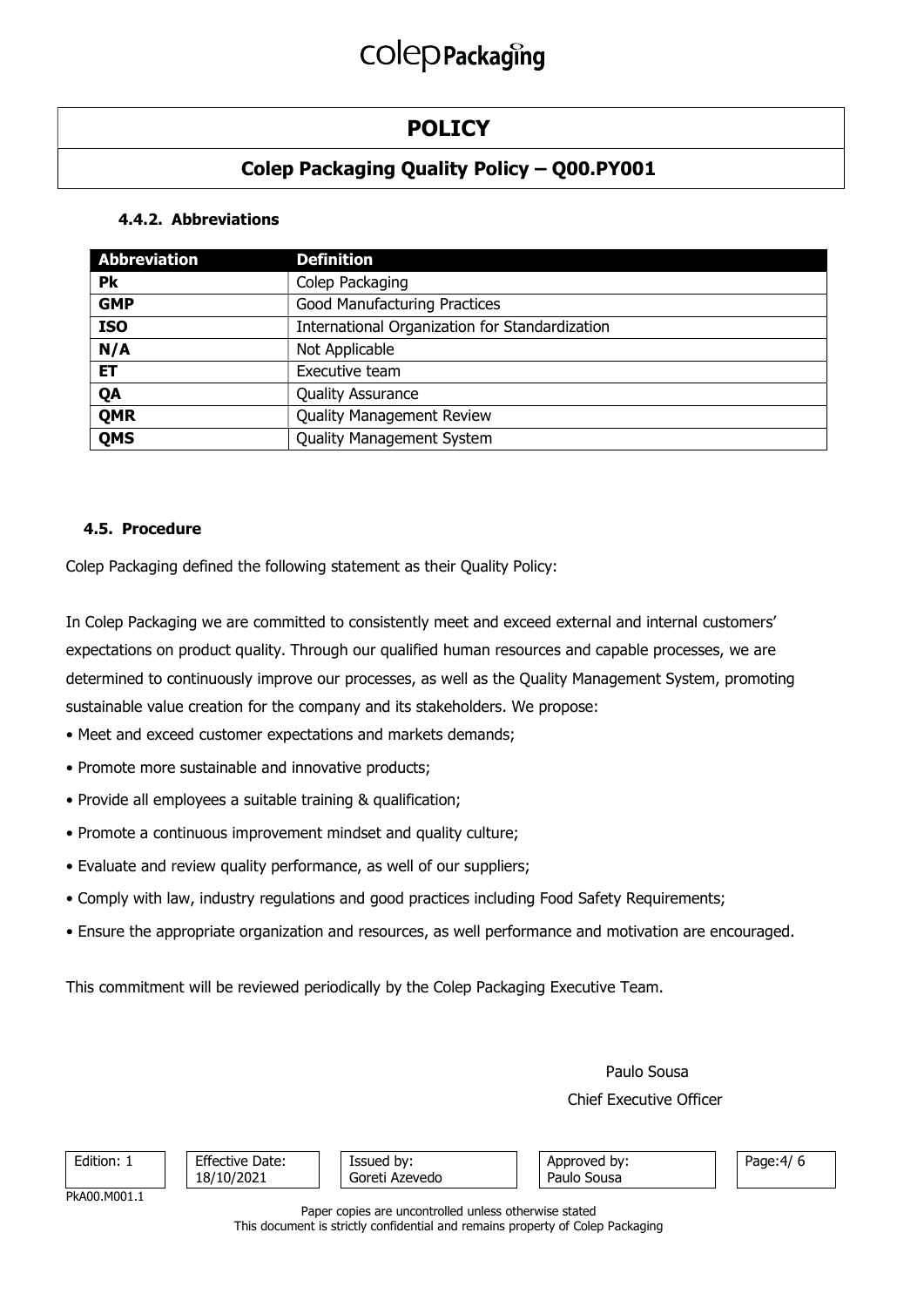## **POLICY**

## Colep Packaging Quality Policy – Q00.PY001

### 5. RACI Matrix

Not applicable

### 6. RELATED DOCUMENTS AND REFERENCES

| <b>Reference Doc. Code</b> | Document Title                          |
|----------------------------|-----------------------------------------|
| ISO 9001:2015              | <b>Quality Management Systems</b>       |
| Q20.P012                   | Colep Packaging Division Quality Policy |

#### 7. VERSION CONTROL

| <b>Version</b> | LIssue Date | <b>Effective</b><br><b>Date</b> | <b>Description</b> |
|----------------|-------------|---------------------------------|--------------------|
| Version.       | 01/07/2021  | 18/10/2021                      | Initial Edition    |

#### 8. APPENDICES

| . .<br>andices.<br><b>ADT</b><br>к—⊾т | ntiez                                               |
|---------------------------------------|-----------------------------------------------------|
| Appendice .                           | ∽<br><b>POIICV</b><br>Juality<br>Colep<br>'ackagind |

| Edition:     | <b>Effective Date:</b><br>18/10/2021 | Issued by:<br>Goreti Azevedo | Approved by:<br>Paulo Sousa | Page: 5/ 6 |
|--------------|--------------------------------------|------------------------------|-----------------------------|------------|
| PkA00.M001.1 |                                      |                              |                             |            |